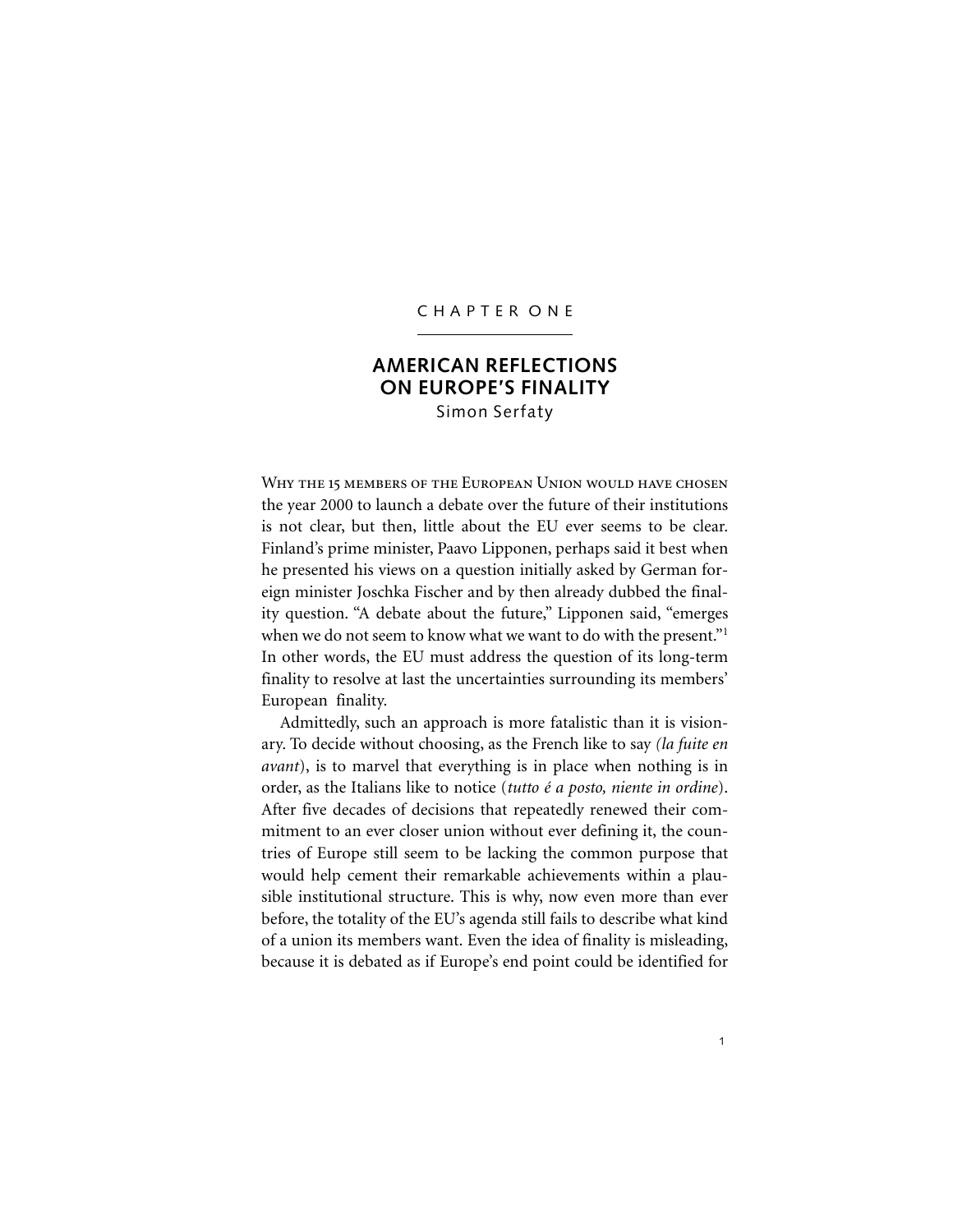some specific moment in the predictable future—not only who does what but also when and on whose behalf?

## **HISTORY RECAST: A TERRITORIAL REVOLUTION**

Coming after the dehumanizing brutality that shaped the collapse of Europe during the first half of the twentieth century, the reorganization of its political space that began after the end of World War II is historically awesome. Even Jean Monnet, who dared to challenge the course of history with bold plans for a European community more than five decades ago, would be astounded at the outcome. The small Common Market that was launched in 1958 has recast the history of its members.<sup>2</sup> Can these civil states be the great powers that sponsored the horrific deaths of tens of millions in the name of a mythical white man's burdens, an elusive *mission civilisatrice*, a constrained *Kultur*, or self-appointed and barbaric commissars? Moving in an increasingly integrated space—peaceful, affluent, and democratic—Europe is completing its third territorial revolution in half a millennium: after the city-states and the nation-states, here come the member states—ill-defined political units that relinquish their national sovereignty to the ever more intrusive discipline of the unfinished union to which they belong or which they hope to join.

The so-called finality debate began in May 2000, when Germany's foreign minister, Joschka Fischer, chose to share his "private" thoughts on the future of European integration. Up to that time, there had been little interest in discussing the impact of the EU on its members—except, predictably, on the part of countries (Britain and Denmark, for example) that continued to oppose membership long after they had welcomed it. Agreeing implicitly to be something more (meaning "European") was somewhat easier than debating explicitly the need to become something less (meaning without national specificity). Yet that is precisely what Fischer seemed to do when he called for "a division of sovereignty between Europe and the nation-state" during an ill-defined "transition from a union of states to … a federation." The German foreign minister hardly expected his "thoughts" to be the catalyst for the wide debate that followed throughout the year.<sup>3</sup> Yet, as noted quickly by then-French foreign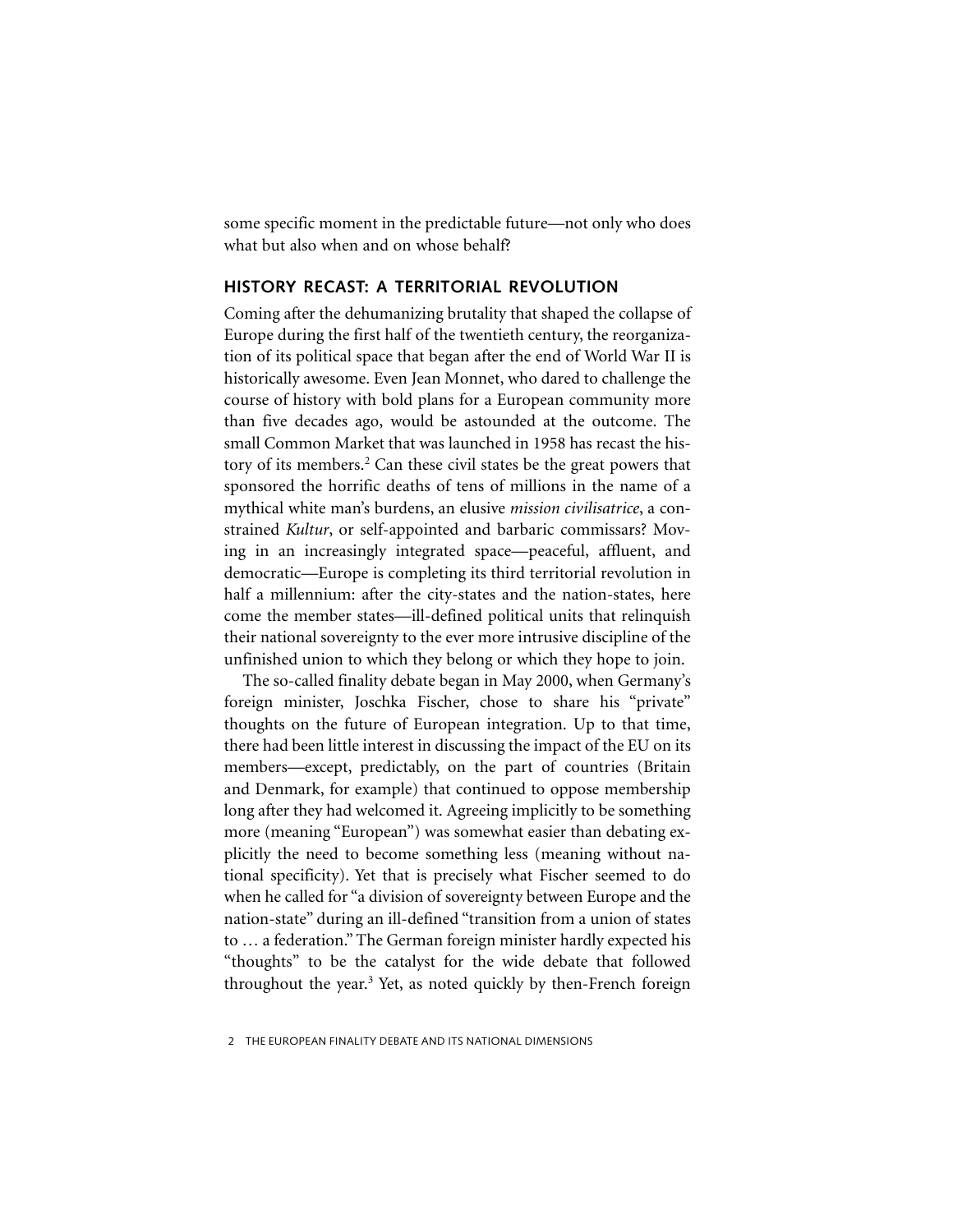minister Hubert Védrine, the lofty goal of a federation raised questions that begged any "improvised, careless or even ingenious answers." Admittedly, the "delimitation" of competences between the union and its members would have to be made explicit to achieve "more clarity, simplicity, and readability." But, pointedly warned Védrine, the time for such debate had not come yet, lest Europe be "heading for deadlock."4

Concerns over the short-term political consequences of a public debate over Europe's long-term transformation were not surprising. After 1945, when a few countries began to explore the terra incognita of territorial consolidation, debating the future was not a pressing issue. Rather, the quest for such consolidation was fueled by a widespread apprehension that continued fragmentation would perpetuate, and ultimately renew, the conflicts waged during the previous 50 years. In other words, Europe was not born out of a common vision of the future. Rather, it is the shared vision of a failed past that served as a flashlight to illuminate a bleak present and enter the darkness ahead. After that, no attempt was ever truly made to provide a credible sense of the end point to which the process might lead. Instead, an ill-defined logic *communautaire* seemed to unfold—mechanically at first, and state-driven thereafter—that called for deepening in order to widen, widening in order to deepen, and reforming in order to do both. If anything, that logic would save the nation-state from itself as well as from its neighbors, rather than bury it.<sup>5</sup>

Today, however, the inescapable evidence of the EU's intrusiveness into the day-to-day lives of its member states and their citizens, as well as a growing awareness of the enormity of what is about to be done in the name of Europe, appears to make it imperative to raise questions about Europe's final status. Granted that the union gives its members the added territorial dimension without which none might otherwise be able to survive, what will each of them keep as its sovereign domain—*qui fait quoi*? Now, earlier battles fought over a small Common Market in the 1950s, a modest increase in the authority of the European Commission in the 1960s, the European Monetary System in the 1970s, the Single Market in the 1980s, and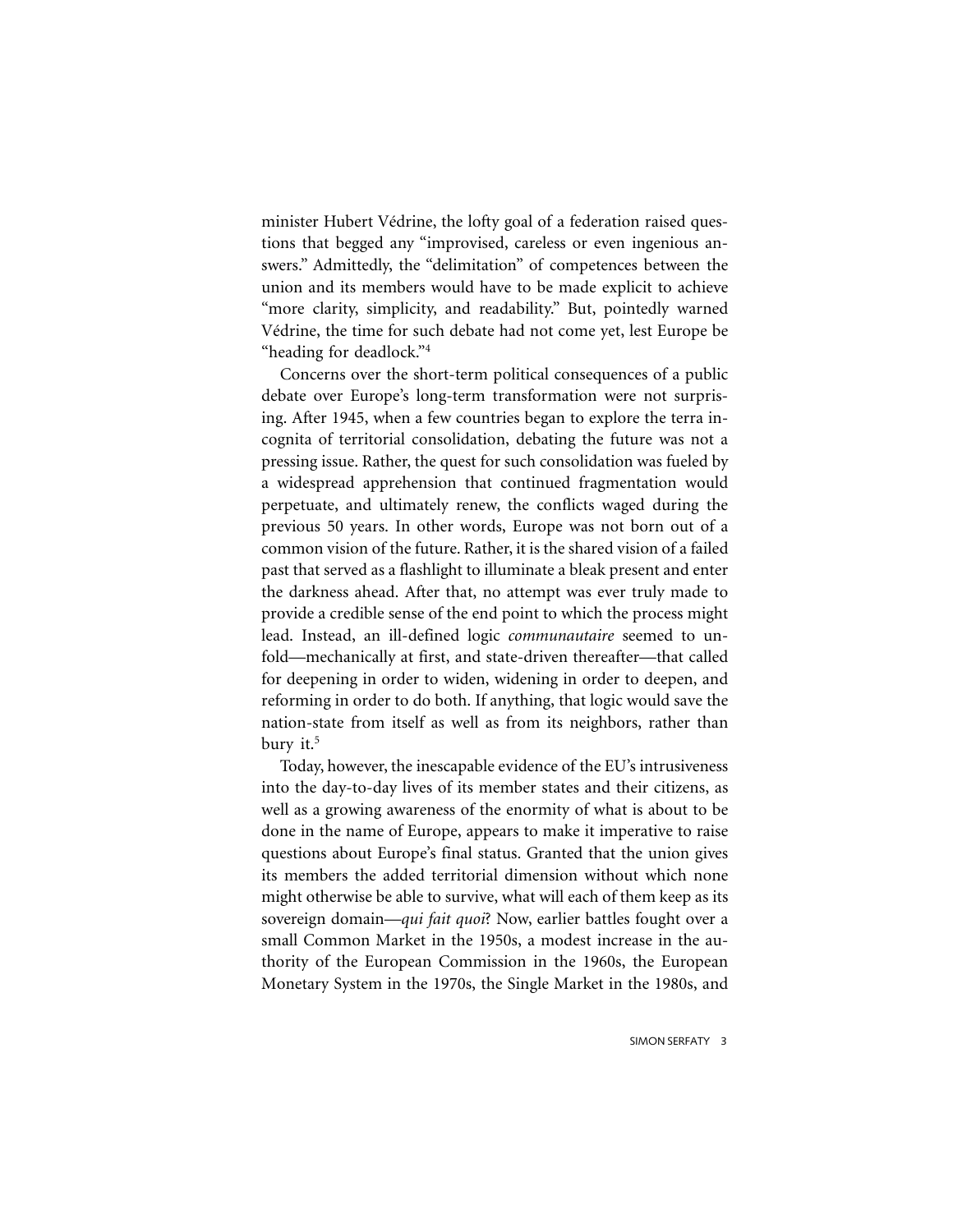even the launch of the euro in the 1990s—these all look inconsequential. Now, too, completing the eurozone and moving on with economic union, enforcing "headline goals" toward a common security identity, nearly doubling membership, devising new rules of governance within the union, and even writing a constitution for its citizens—these all serve as benchmarks for Europe's end game. But debating who would or might do what—particularly using ambiguous language—also threatens to restore a hierarchy among member states led by the select group of "pioneer states" imagined by French president Jacques Chirac, leading to the question of who does what, to be sure, but, no less significantly, with or without whom?

Adding to the anxiety caused by this end game is a transatlantic dimension of the European continent that can no longer be ignored either: even as history is recast, it should also be remembered. The postwar idea of Europe was an old European idea that was made plausible only after the United States had endorsed it with a series of bold economic, political, and military commitments. To this extent, the idea of Europe was a U.S.-inspired idea that challenged the history of both the United States and Europe. That challenge was designed to end the instabilities and conflicts that had forced U.S. participation in the three global wars fought in the twentieth century. For the Truman administration, however, it was also the evidence of past failures that served as a catalyst for decisions that made the United States seem more dedicated to the idea of European unity than Europeans themselves were. Indeed, it is difficult to recall any instance when a U.S. president or senior official still in office ever stated a preference for any ally in Europe—including (and especially) Britain—to stay away from Europe and its emerging community.<sup>6</sup>

Visions are whatever is remembered after everything has worked; an unintended consequence of the U.S. commitment was also to recast a history of U.S. separation from the continent against which the U.S. republic was born, and in isolation from which the United States matured for more than 150 years after that. Entering the twenty-first century, the United States has restored an intimacy with Europe that is no longer reversible. The United States is not a European power, but it is bound to remain a power in Europe—not only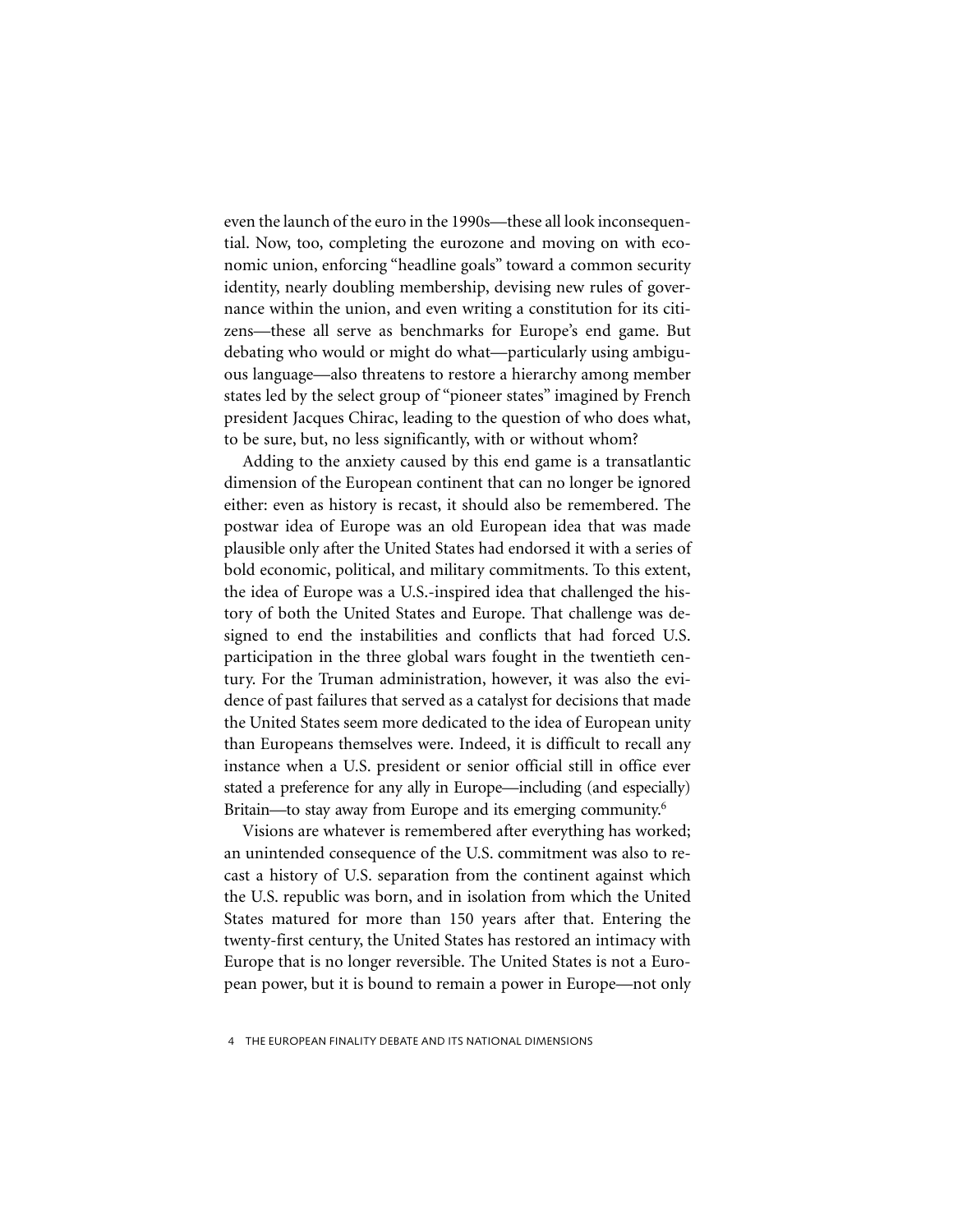on military grounds, but also, and perhaps above all, on economic, institutional, and even cultural grounds. In other words, the Cold War has achieved what neither world war could do: it created a web of U.S. interests and commonalities in Europe, and Europe's in the United States, that is too entangled to make separation either possible or meaningful for countries on either side of the Atlantic. This is not an invitation to debate U.S. membership in the European Union; the United States is not, and need not become, a member of the EU—no more, that is, than the other way around. But the reality of the United States as a nonmember member state of the EU is fraught with consequences, including the need for genuine U.S. involvement with anything that happens in, and is decided on behalf of, Europe—and, for that matter, the other way around as well.

In short, the finality debate for Europe cannot be final without a parallel debate over the future of Europe's relations with the United States. Now as before, the idea of Europe and the Atlantic idea are not only compatible but also complementary. The territorial revolution about to be completed in Europe is one that extends across the Atlantic within the responsive strategic community of values and interests that now links the United States and the states of Europe. This is the "vision thing"—nothing more than staying the course that was set two generations ago, because no other course is better for the next generation.

#### **HISTORY DERAILED: IT'S AMERICA, STUPID!**

The postwar history of Europe is often a history of treaty reforms, as such a history describes the rise and evolutions of European institutions from one treaty to the next—from Paris and Rome in 1951 and 1957 to Amsterdam and Nice in 1997 and 2000.7 What shaped the rise of these institutions, however, was a benign tolerance for denationalization that progressively denied the nation-states much of their sovereignty to the benefit of the institutions they created. That history is telling. Within these institutions, people lost their passions, previously sharpened on the Right by the need to save the nation from its foreign enemies, and on the Left by the urge to build more just societies at home. Absent these public passions, the countries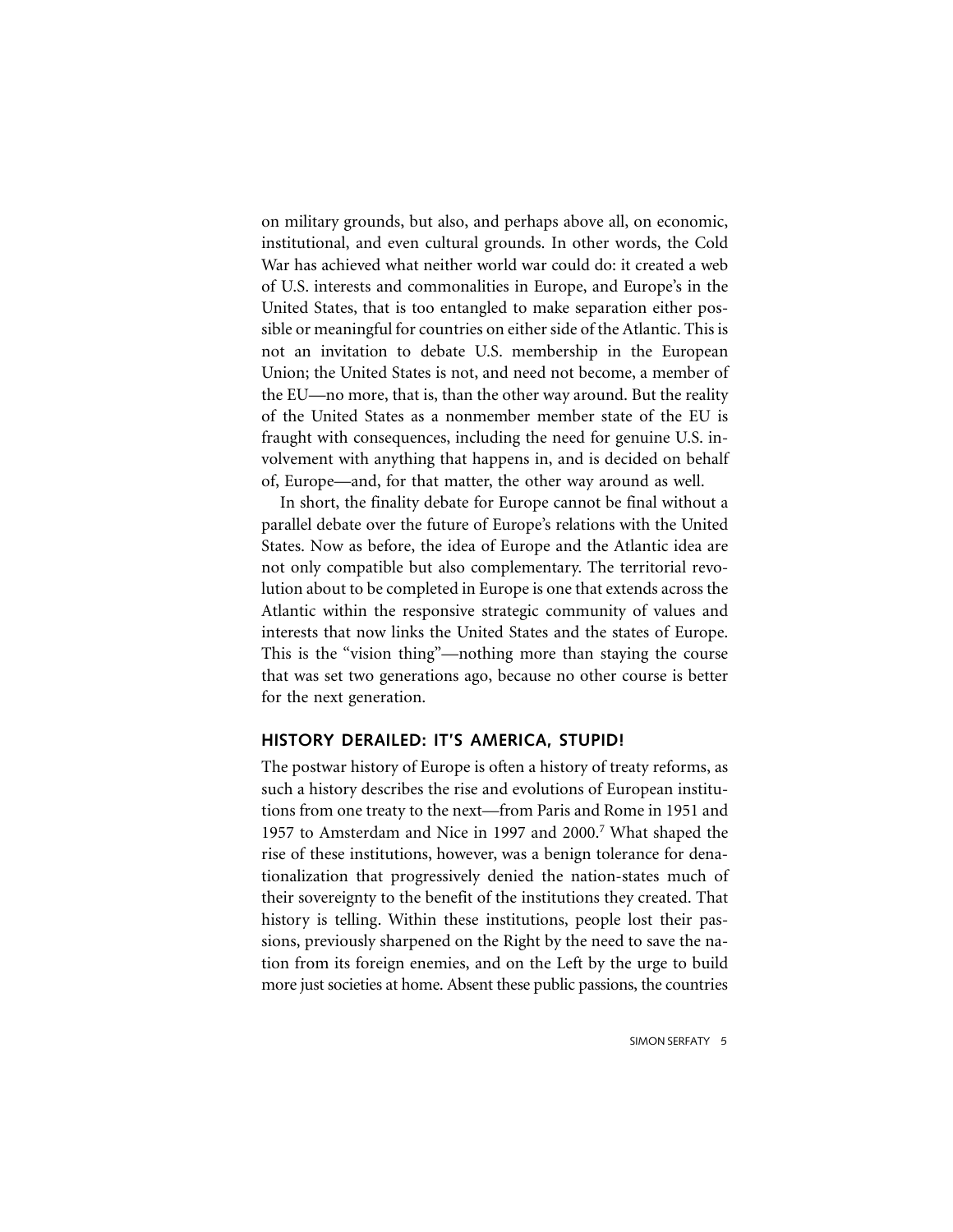of Europe left their traditional moorings at extreme political poles to sail toward a new normalcy set at the center. Thus, Europe has been transformed into a political environment that is not based on ideologies, *à l'américaine*, with no more great systemic debates between socialism and capitalism and between authoritarianism and fascism and democracy, let alone the occasional explosions into civil wars and revolutions that were still raging, *à l'européenne,* a generation ago. In other words, "It's America, stupid!"

Born out of the ideologies that betrayed them, the ideas that shaped Europe's political life during the Cold War years amounted to little, if anything. Indeed, what is most remarkable about the rise and fall of communism in postwar Europe is how little it achieved during its decades of maximum influence, and how little was left behind after its collapse. Whether the Communist challenge to democracy is assessed in terms of the Soviet state, or of political parties as its agents, little has survived. The Soviet Union and its allies—the Communist parties, their disciples, and even the Socialists who made Moscow and communism their main adversaries—are all gone. Not the least striking feature of their near total disappearance is the rapidity with which it took place—almost instantaneously and without the least hint of anger or even regret.<sup>8</sup> Nothing is left of the old Left, and even the space that it had sought at the center is moving to the right, from one election to the next, from Italy and France to Norway and Holland.

Actually, the most lasting influence of the recent ideological battles was to promote a successor generation of European political leaders who abandoned their idea of the revolution even before the revolution failed them. In their race to the top, political leaders also lost the convictions that used to give urgency to their actions and add poignancy to their discourse. There is more flexibility now, and the only urgency left is that of the coming election. As Stendhal had his most fin de siècle of men exclaim, "Why am I expected to be of the same opinion today as I was six weeks ago? That would mean I was the slave of my opinion."9 Contemporary political slavery is chained to public opinion polls more than it is to ideas or ideologies. Being the slave of its opinions is hardly the fate of Europe's new political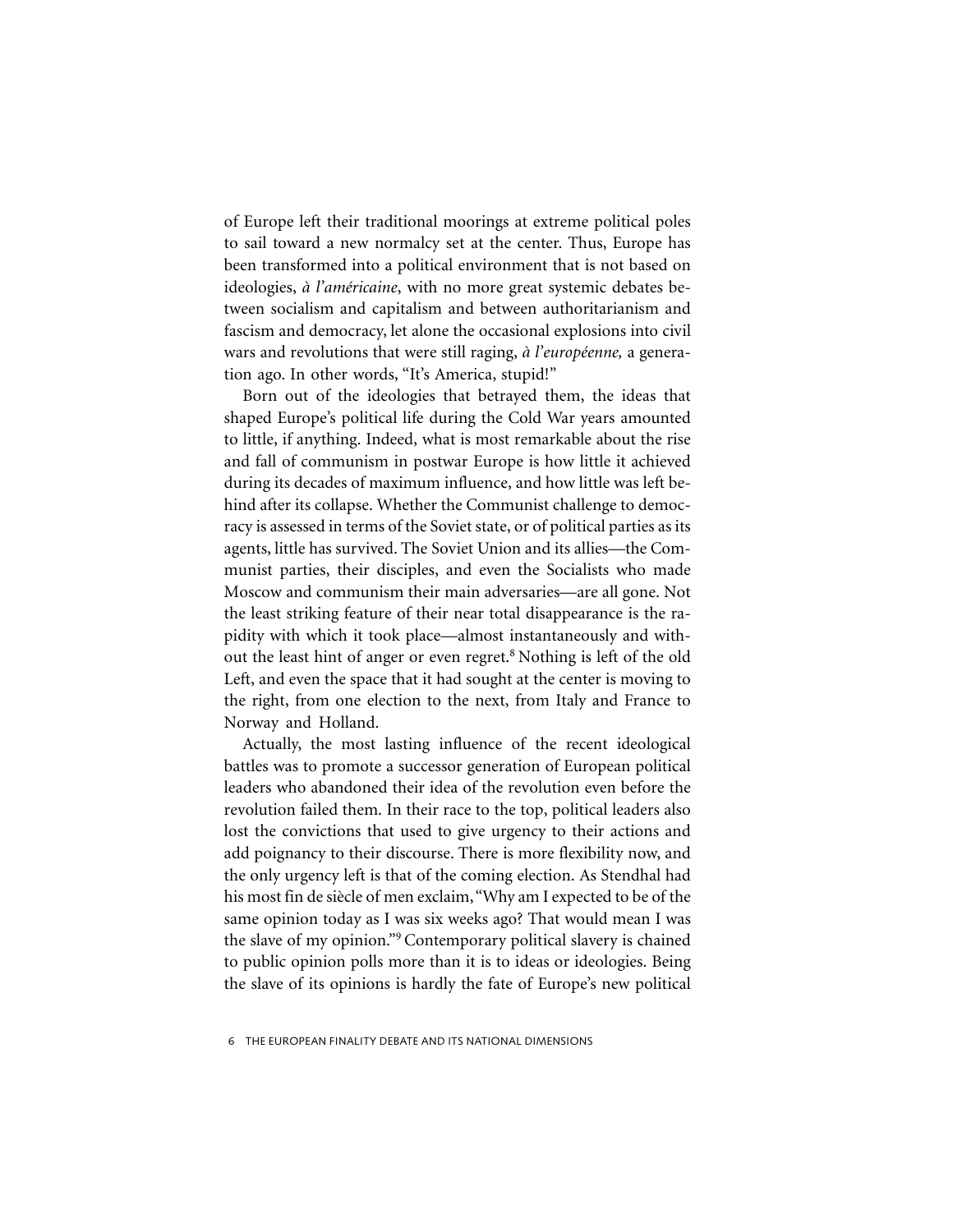class, whose postmodernist approach to political accountability transforms reality into what it is said to be rather than what it is. Thus, with an implicit recognition that Europe leaves its members with no alternative to the policies in place, dissent turns out to be only a path to political power that is built with charismatic cement and rhetorical bricks.

François Mitterrand, who seemed to be thinking of a "rupture" with Europe when he first won the French presidency in May 1981, may have been the political godfather of these new leaders; however, his stubborn will to be all he could be was never fully translated into a reliable will to do all he should do. "He writes almost as well as the general," it was said of Mitterrand in comparison to de Gaulle; but Mitterrand also forgot even more and more readily than the general ever had. Mitterrand moved everywhere and was everything, even in the context of the Socialist Party that he had adopted and conquered in 1971, because it "never followed dominant patterns nor corresponded to a single party type."10 If de Gaulle bridged the gap in France between monarchy and democracy, as he liked to say, Mitterrand bridged the gap between the two French Lefts, Socialist and Communist, and the two French Rights, *orléaniste* and *bonapartiste*.

After Mitterrand, everything in France was merged into one big centrist blur, and so it was elsewhere in Europe, where the political spoils go to those who, like Mitterrand, can best forget the convictions they entertained during the heroic days of their youth. These convictions were designed to serve their ambitions—an avenue to power that moved left and right until it fell into the rhetorical shortcuts of a "third way." Whether moving from left to right, like Spain's Felipe Gonzalez (and gravitating back to the center, like his successor, José Maria Aznar), or from right to left, like Germany's Helmut Kohl (and similarly back to the center, like his political opposite, Gerhard Schroeder), centrist republics were being conceived in Europe many years before the Cold War came to an end.<sup>11</sup>

As the third way also reached a dead end, values and principles and morality and all the other past features of "the way we were" have become easy substitutes for current policy. As a result, Europe's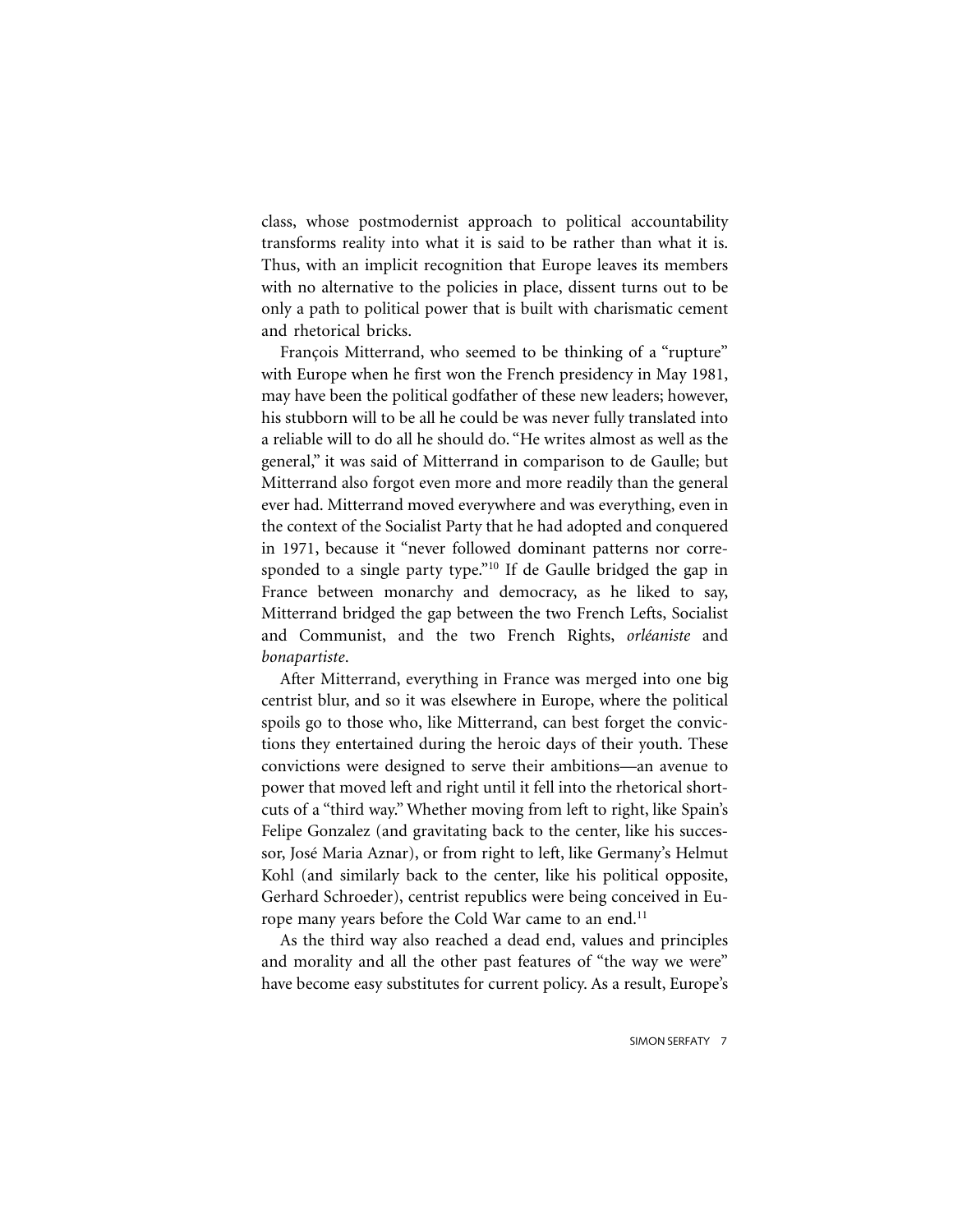leaders, as well as their critics, can now provide the rhetoric of a "feel good" conscience that contrasts with the "do nothing" institutions they wish to ignore or the "read my lips" political opponents they wish to mute. Single-minded ambitions rule over convictions that are kept accordingly flexible; every political leader can thus stand tall relative to his or her adversaries and be lucky in terms of enemies. Even political leaders who stand for nothing can claim an identity that is designed to contrast with that of their immediate predecessors or their current rivals—or repeat that of their more distant political ancestors, whatever their political lineage.12 In this fashion, Tony Blair, who is no John Major, is said to sound Churchillian, while Chirac can adopt Gaullist tones when he defends the institutions against Jean-Marie Le Pen (or a"certain idea" of France against George W. Bush).

Yet this loss of political passions at a time of unprecedented democratic affluence throughout the European continent may be a tangible obstacle to finality, as every conceivable constituency fights to preserve the benefits to which it is accustomed but at the same time seems threatened by the current EU agenda—whether because of the euro and its emphasis on stability, because of enlargement and the redistribution of regional funds that adoption of the euro entails, or because of increasingly porous borders that facilitate further the entry of new citizens. Legislative bodies that represent a national mosaic of specialized interests respond to parochial pressures and defy integration, leading to a protracted stalemate, to bargains that defy coherence, or even to "the further development of a multi-speed Europe," as opposed to a truly united one.<sup>13</sup> Entering the twenty-first century, neither the fading ideas of the nation-state nor the emerging idea of the member state are ideas worth dying for. Indeed, they may not even be ideas worth living for—or, more modestly, ideas to vote for. This loss of passion about Europe is often viewed as its Achilles' heel. Everywhere, rates of electoral participation are falling to levels that the United States takes for granted but that Europe used to view as aberrant. At best, such public indifference might produce a reflexive culture of consent, but it can just as easily produce a parochial culture of dissent.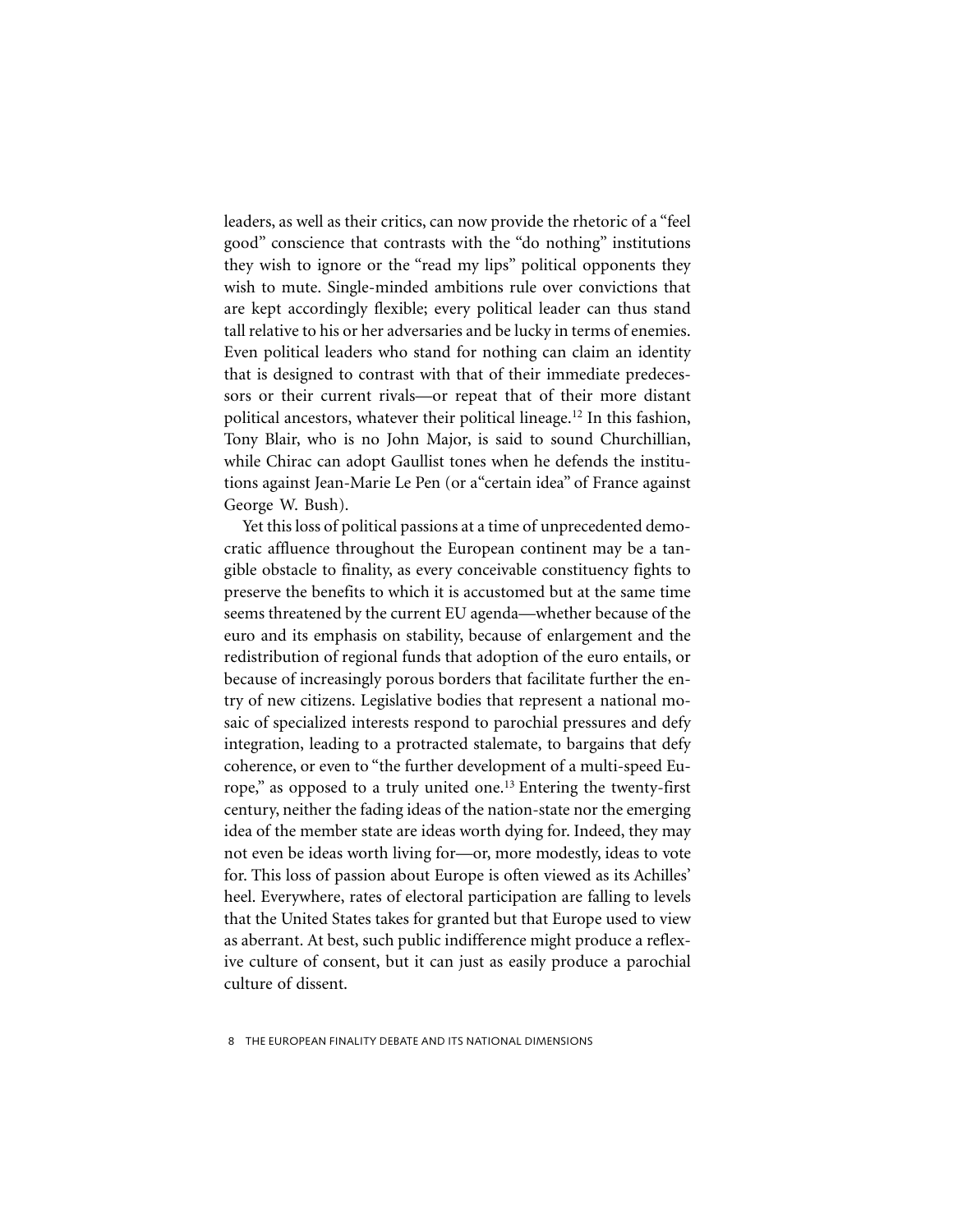"Will Europe never be Europe because it is becoming Europe?" asked Timothy Garton Ash.14 It might be more appropriate to ask: Will Europe never be Europe because it is becoming American, thus forming a circle that started with Europe as America's past, and would end with America as Europe's future? The experience is oddly "schizoid": even while Europeans become more American each day, they spend more and more time looking for ways to complain about America.<sup>15</sup> This, of course, is not a matter of facts but a matter of feelings that should not be allowed to become facts.

## **HISTORY DISFIGURED: WHO IS WE?**

The question—Who is we?—is daunting. However phrased, the question involves the many definitions of what Europe is—a mosaic of nation-states, a geographic expression, a killing field—so many definitions, in fact, that in the end, it threatens to escape any. On its way to finality, Europe's identity transcends its immediate past— Haider is no Hitler, and Berlusconi is no Mussolini. But the question does relate to a collective hope of asserting a political and cultural core that binds the nations of Europe together, and the answer will ultimately determine Europe's final institutional content in the twenty-first century.

What appears to have been missing since the end of the Cold War is a credible and recognizable threat from a plausible "they," whose leaders can be convincingly demonized and their followers lastingly dehumanized. Lacking that threat, it may be tempting to turn against the post-World War II idea of Europe as the source of whatever happens to be the paranoid flavor of the moment. "Our" new enemies are easy targets who define who or what "we" do not wish to be, or serve as reliable alibis to explain what "they" have made us become. Populist calls to arms follow—to close the borders, send the intruders back where they belong, protect the sacred patrimony, and altogether wage a cultural war against those forces that have derailed "our" common past and redirected it toward some unwanted future.

In other words, even though the American imports of modernity and Europeanness are attractive, many in Europe miss the narrowly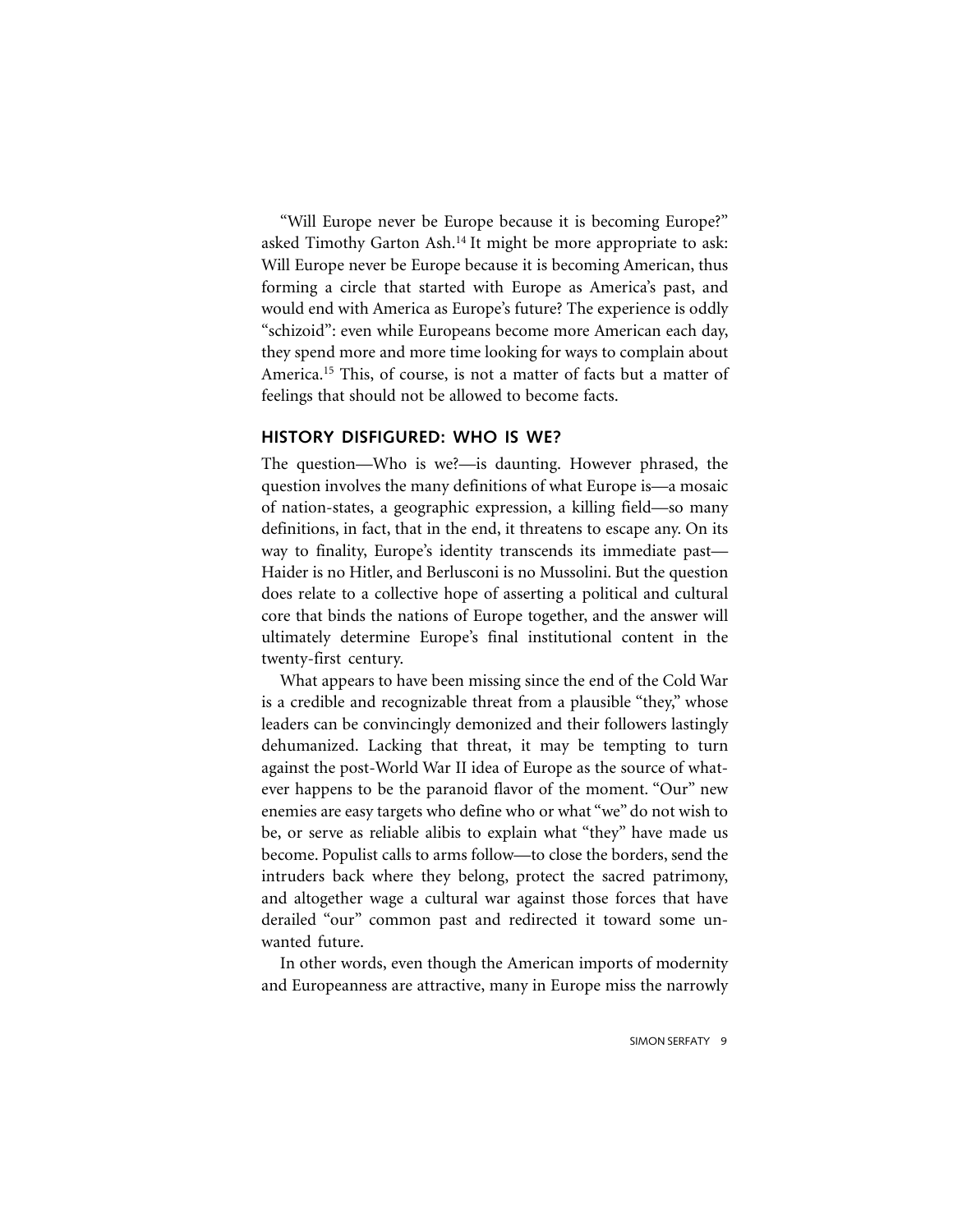defined identity that used to give a personal dimension to the citizens' lives in their respective family and community environments*.* There is a new Cartesian logic that stands as an obstacle to Europe not a matter of thinking but the reality of being. The concept of "I am, therefore I integrate" demands intimacy with one's core as a justification for a willingness to expand it. But can I integrate if I fail to understand who I am? Over the years, the nation-states learned, however painfully, to control the various and adversarial sentiments of large groups of people gathered within a single political unit. As the European Union erodes the authority of the nation-state, these tensions are exacerbated, and they release, out of each member state, the tepid odors of ethnic consciousness and nationalist xenophobia that seem to be spreading throughout the continent.<sup>16</sup>

The genealogy of Europe's cultural development is especially dense with regard to the continent's relations with Islam and the place Islam has gained within each EU member state. When Europeans were struggling to define themselves against the barbarians' *jihad*, there was one faith, and that was the Christian faith. As a result, Islam was a heresy for Christians, and they should show no mercy toward its adherents. Christians were not alone in holding this view, however; Muslims also "considered the Europeans' manners and habits to be loathsome" but also dismissed "their religion [as] superseded by Islam."<sup>17</sup> In a sense, neither the Europeans' view of Islam in Europe nor Islam's view of its condition in Europe has changed. Tariq Ramadan has made a challenging attempt at reconciliation, with writing that has created a sort of intellectual cult among many Muslims in Europe who strive to become, and be accepted as, good European Muslims. As Ramadan puts it, as long as a "consistent number of Muslims do not reach an autonomous perception of their own identity in the West, it will be difficult for them, if not impossible, simply to believe that they have something to give to the society they live in."18 But that assessment, of course, is also true of Europeans, who neither seem ready to grant Muslims in Europe the needed "autonomy" nor find it possible to recognize what has already been received from, and will continue to be given by, these European Muslims.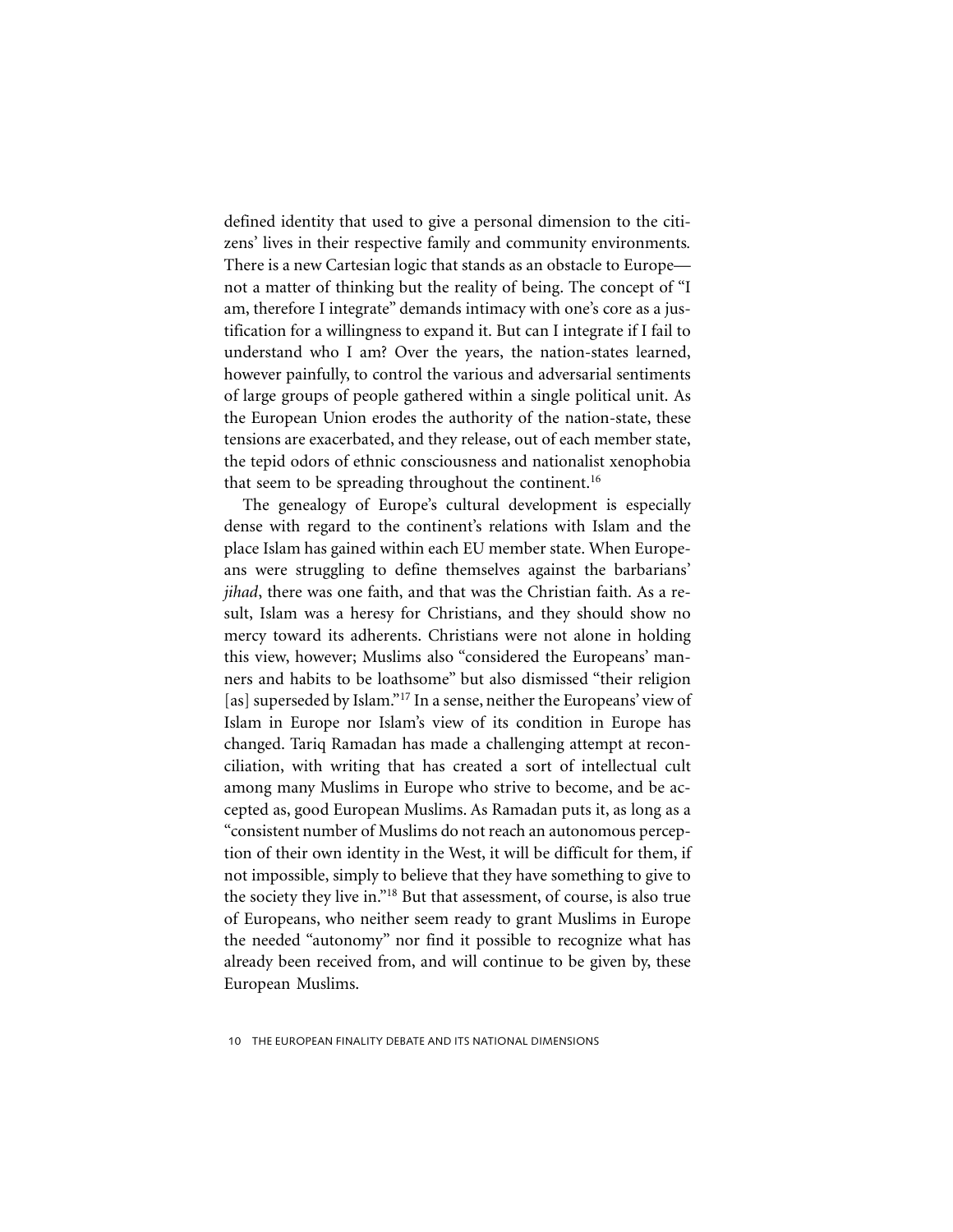The growing presence of Islam in Europe is insufficiently understood in the United States, where Islam's most public manifestations are misrepresented as further evidence of a widening values gap between the two sides of the Atlantic. For the United States, too, the question of Europe's identity—Who is they?—is daunting, because the continent's "variable geography" leaves the United States with different mental maps of Europe's future.<sup>19</sup> Indeed, "over here" in the United States, it is the pre-war memories of Europe—"over there" that shape the exaggerated fears of the moment, whether a perceived revival of political extremism, or a reported resurrection of anti-Semitism, or, inevitably, another burst of anti-U.S. sentiment. In spring 2002, the French presidential elections were an outlet for many such exaggerations, as Jean-Marie Le Pen emerged as an alleged contender for the French presidency, while some of his compatriots reportedly attacked Jews or synagogues, and many more read books that took outrageous positions opposing the United States.<sup>20</sup> Other examples of political extremism can be found in such traditionally compassionate countries as the Netherlands and Denmark, and other instances of anti-Semitism have occurred in historically less benign countries like Germany and Austria. Taken together, these cases form the ghosts of Europe's past, much to the dismay of U.S. observers already aroused by the so-called petulance of allies whose "real problem is their irrelevance."<sup>21</sup> These incidents, in turn, reinforce the views of observers or even officials who continue to misread Europe and its union, perpetually renewing their warnings of an "alarmingly undemocratic drift" caused by EU institutions "that are more characteristic of the Age of Absolutism than of American-style republicanism."22 In short, wrote Charles Krauthammer, a (mis)leading voice in this anti-European caucus, "What we are seeing is … the release … of a millennium-old urge that powerfully infected and shaped European history."23

This is not the place to argue with professional Euroskeptics, who never seem to be embarrassed by past errors in their analyses and forecasts or by their sheer ignorance of Europe's past and current conditions. Nevertheless, the conclusions drawn from the most recent, post-September 11 episodes must be dismissed as reflective neither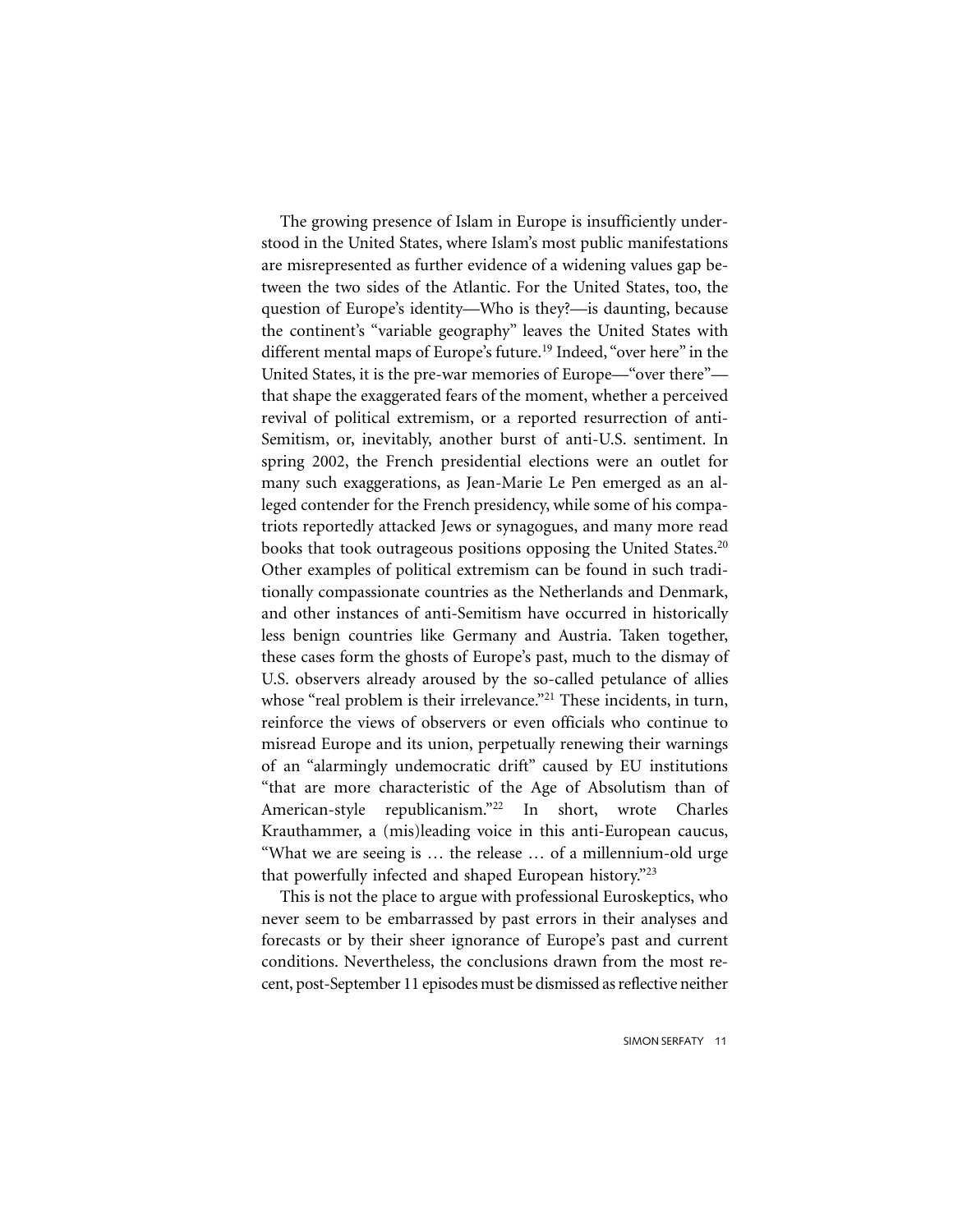of the new Europe nor of the episodes themselves. Anti-Semitism is primarily the work of young European Muslims, mostly of North African descent, who have little to do with the sentiment that animated a European middle class that made an act of faith out of their hatred of Jews.<sup>24</sup> The irony is obvious: nearing finality, Europe stands more as the Middle Eastern power that it never wanted to become than as the power in the Middle East that it has often hoped to be again. However distasteful the xenophobic aura that surrounds Europe's far Right, voters' frustrations parallel much of what is often articulated by the candidates that populate primaries in the United States—politicians who run against Washington, for the country, and on behalf of societal values that would make Le Pen and Haider proud. What these extremist votes—representing about one-sixth of the votes cast—and these anti-Semitic incidents have in common is that their perpetrators are seething with rage against their own governments, which they hold responsible for the insufficiencies of their respective societies, rather than rage against foreign governments that suppress their co-religionists abroad. Europe is part of that rage, of course, and that is the true scar that is beginning to emerge on the disfigured face of Europe's history.

Such instances of U.S. apprehension over political trends in Europe have been frequent in the past, but this fact should not be cause for complacency. For one, the moment itself, with unprecedented security threats testing the relationship between the United States and Europe, makes it imperative that the relationship be reinforced rather than eroded. Moreover, even as the demonstration of Europe's drift encourages a growing sense of indifference toward Europe in the United States, whatever reality there is to that drift may weaken Europe's resolve to move on with its agenda and play out the end game that had been mapped by previous center-left governments. For Europe's finality to take shape, the countries of Europe need not only a measure of robust economic growth for the coming years but also the political stability that is associated with the soothing presence of centrist governments and the absence of ever deeper cleavages between political extremes. Finality also needs U.S. support—not only for the management of external instabilities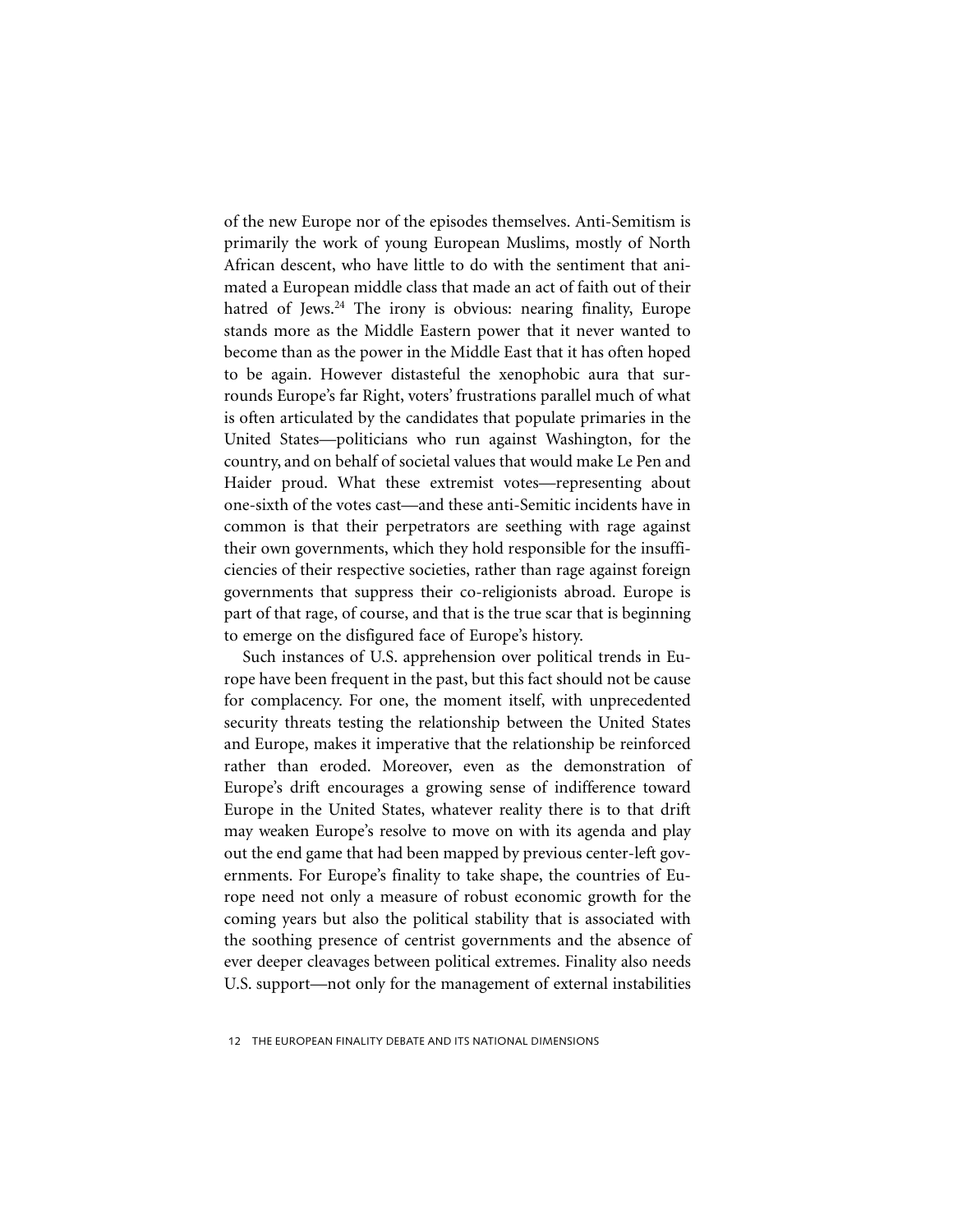inside and outside of the European continent but also for reassurance to those EU countries that still rely on an external guarantee against both their bigger partners and their troublesome neighbors.

## **HISTORY RELAUNCHED: FALSE STARTS OR NEW BEGINNINGS?**

Europe's genealogical tree also includes deeply rooted family ties with the United States of America—a fact of birth, with an American Republic that was founded in opposition to Europe but also with a European community whose launch owed much to the U.S. decision to return to the Old World. Working together with a generation of enlightened political leaders in Europe, the United States provided the leadership needed to recast past ambitions to achieve unity by force (and never fulfilled for long) into a bold process dedicated to the peaceful pursuit of unity. How far the process has gone is cause for satisfaction; how much further it must still go is cause for apprehension, as enthusiasm for European unity seems to be fading on both sides of the Atlantic.<sup>25</sup>

The European Union is a very important U.S. interest not only because of the EU's vital importance to its member states but also because the EU has served, and continues to serve, U.S. interests exceptionally well. This view is hardly sentimental—it is the expression of old family ties that are now threatened by changing demographic trends in the United States. The United States and Europe form a *complete* relationship— involving economic, political, security, and cultural ties that are too close to be undone. Most generally—

- Prosperity in a united Europe keeps the United States affluent.
- Stability in a democratic Europe strengthens U.S. institutions.
- Security in a peaceful Europe protects the United States from the recast normalcy of European wars.
- The reality of shared values counters the isolation that Americans might otherwise feel and ultimately resent.<sup>26</sup>

Moreover, because some EU countries still look up to their transatlantic links as a political and security priority, U.S. policies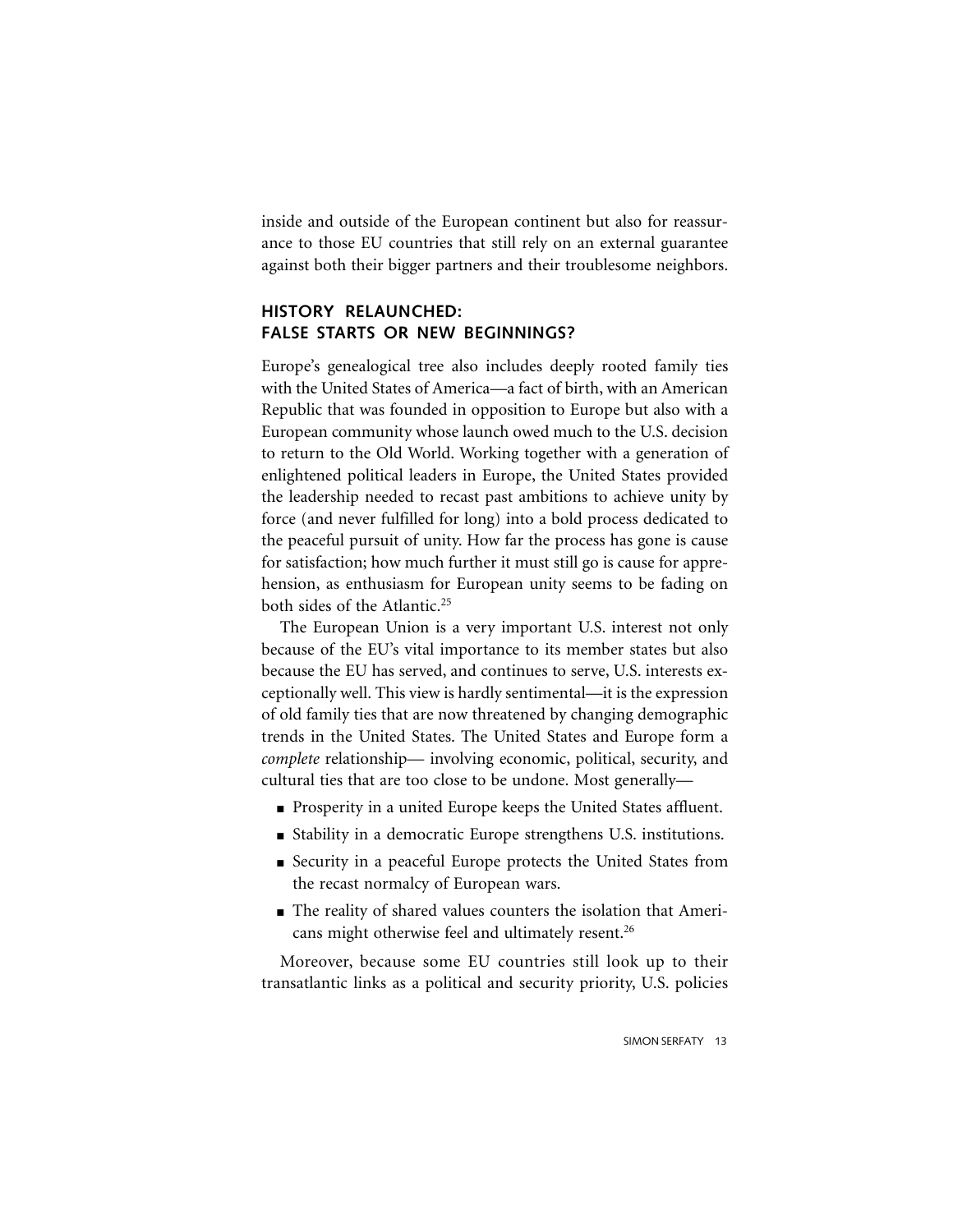continue to influence the construction of Europe, although differently than was the case when the process was launched. Accordingly, decisions that reinforce the fact or even the perception of the U.S. commitment to European unity are desirable; conversely, demonstrations of hostility or even ambivalence must be avoided. The latter can cause tensions within Europe, which in turn have an impact on the construction of Europe. Yet, however much the completion of Europe is in the interest of the United States, it is not a U.S. responsibility—nor, for that matter, should failure to achieve European unity be made the responsibility of the United States. Rather, success or failure in any and all areas of the European construction are, and will remain, the responsibility of EU members.

How, and how well, the EU countries will fulfill these responsibilities is a matter to be decided by Europeans themselves in cooperation with EU applicants and neighbors. There is no national perspective on such questions in the United States, and one is not needed, even though there can be, and are, obvious preferences. U.S. preferences must be stated cautiously, however, in order not to transform the choices of the full union into the perceived obligations of those among its members or applicants that are deemed to be, or aspire to become, closest to the United States.<sup>27</sup> Nevertheless, because these preferences do exist, any sort of Europe will not be acceptable, and this fact limits U.S. support for a Europe that is —and remains—

- economically open and resistant to protectionist pressures for selected industrial and growth sectors;
- politically democratic and compatible with social values and policies that prevail in the United States;
- institutionally responsive to the need for enlargement in the East and compassion in the South; and
- able to assume a larger share of defense with the United States and within NATO as the sole security institution common to both the United States and the states of Europe.

There is, therefore, a need for a broad U.S. perspective on what is to become of its like-minded partners in Europe, and how—and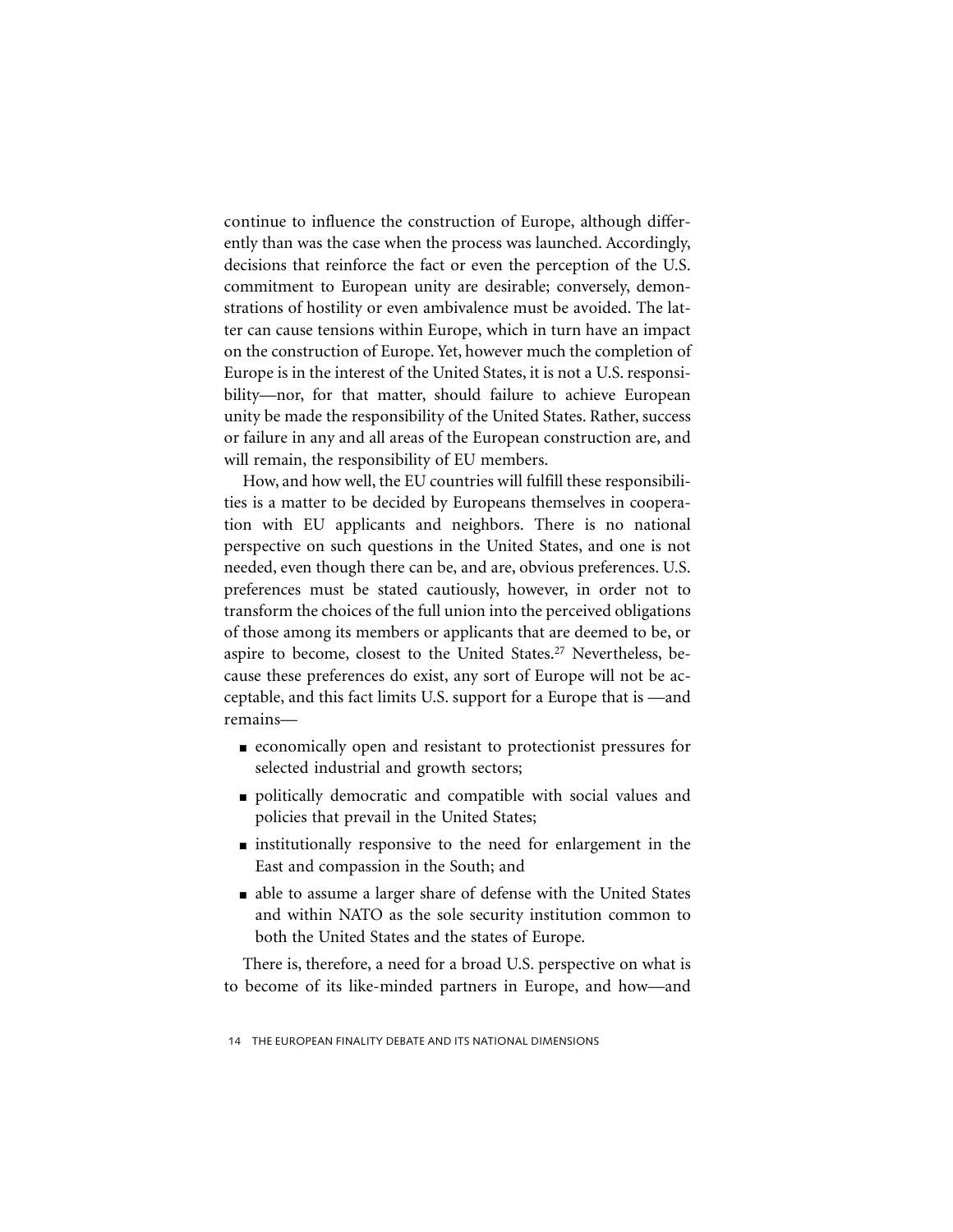how best—the EU might continue to satisfy U.S. interests. Yet, when dealing with Europe and its union, the need for such a perspective is often hampered by a U.S. tendency to fragment space and isolate time—that is, a tendency to address Europe one country and one issue at a time, and from time to time. Such a tendency reinforces the crisis of the moment and denies Europe the institutional credibility it has gained. Instead of dealing with the EU as an entity of its own a virtual member state to which an unprecedented level of sovereignty has been delegated by the other 15 members—the United States tends to dismiss the EU as an artificial scaffolding that will surely collapse under the weight of its undemocratic and unwanted policies and practices. In sum, even now, taking Europe seriously does not come easily to those in the United States who remain baffled by the process, unaware of the enormity of what Europeans have achieved thus far, and seemingly indifferent to the complexity of their agenda. In short, the United States, like Europe, must also come to terms with the finality of Europe, not as a part-time associate but as a full-time partner.<sup>28</sup>

This decision is not one-sided, however, lest it proves to be a false start rather than a new beginning. Equally significant is the need for Europe to come to terms with the finality of its transatlantic dimension—the end point, that is, not only of the European Union but also of the Euro-Atlantic community that has also emerged over the years. In other words, once "Europe" ceases to be neglected as a counterfeit power and beyond ill-stated fears of an emergent Europe as a counterweight of U.S. power, $29$  the goal of Europe as the U.S. counterpart for the promotion of common values and shared interests still stands. As previously argued, the postwar idea of a European Community (EC) and the Atlantic idea of an entangling alliance between the United States and the countries of Europe were linked. The former needed a U.S. commitment to get started, and Europe's commitment to unity was a precondition for the North Atlantic Treaty Organization. Throughout, these two institutional tracks remained separate, but the two parallel paths they drew remained inseparable. Neither could work without the other, and both were designed to reinforce each other. While NATO provided its members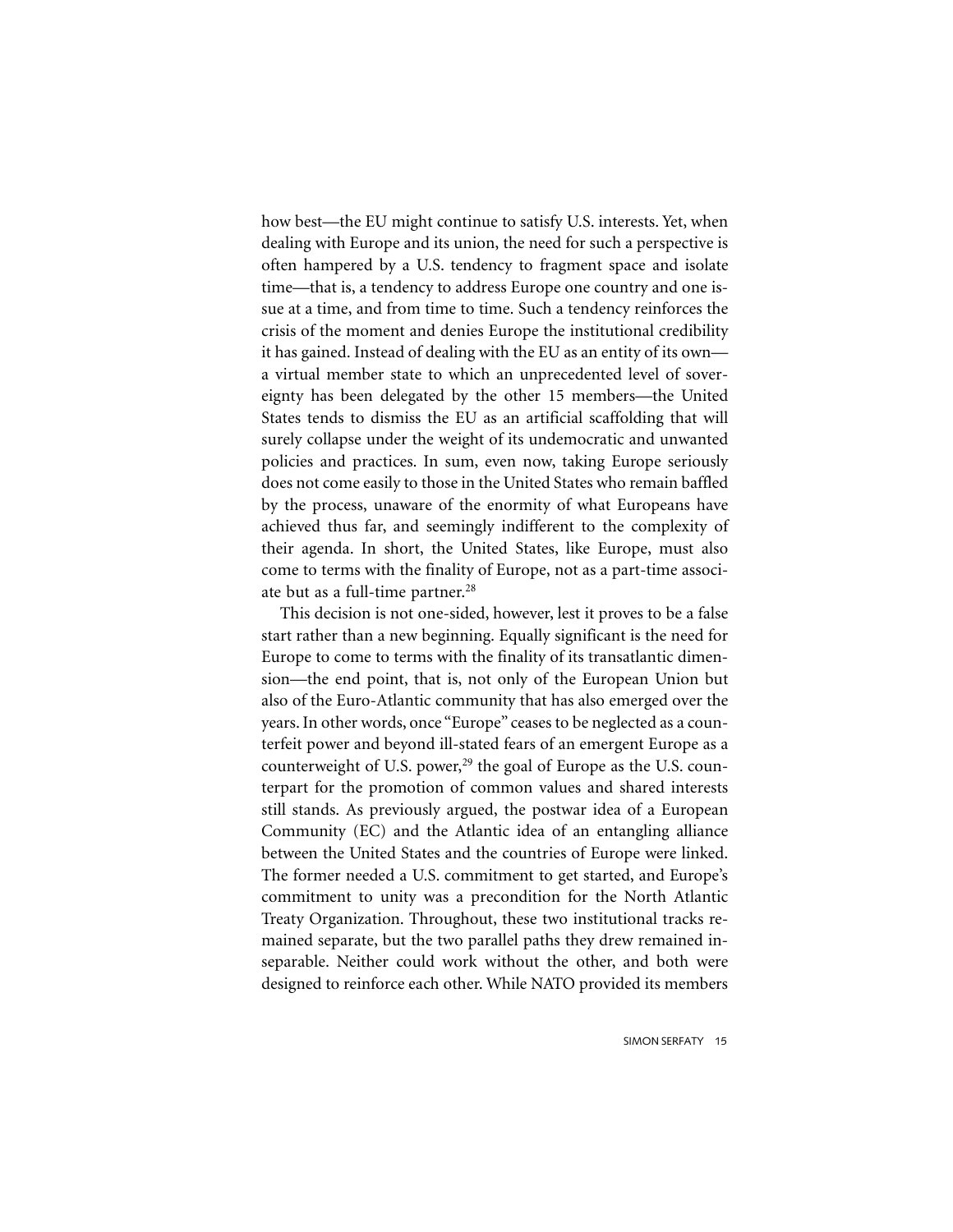with collective defense against an external threat, the EC provided its members with a setting within which they could settle their historic disputes with one another. As NATO expanded its reach in Cold War Europe, three times between 1949 and 1986, so did the European Community—three times as well, and in ways that asserted the progressive convergence of European membership in both institutions.

The institutional complementarity that was envisioned between 1949 and 1957, and confirmed throughout the Cold War, continues to prevail now, in the midst of the "wars of 9/11" started in the aftermath of the tragic events of September 11.30 Neither the EU nor NATO is a full-service institution. Even as the EU remains the vehicle of choice for soft security issues and NATO the institution of choice for hard security issues, past distinctions between these issues no longer apply. Soft security issues that remain unattended for too long threaten to escalate into hard security problems; hard security issues that are merely fought with military power can be defeated, but they cannot be resolved without addressing the nonmilitary dimensions of these issues. The new multidimensional agenda of traditional and new security issues that looms ahead makes such complementarity more imperative now than ever before. Enlargement, aid, and peacekeeping are the instruments that the European Union's civilian power can effectively use to attend to the interests and values it shares with the United States, the military power par excellence.31

In sum, finality is not about Europe alone; it is also about Europe's relations with the United States in the context of a community of action defined by both the EU and NATO and aimed at managing the vast range of interests and values shared, though not always evenly, by nations on both sides of the Atlantic. "To understand," wrote Isaiah Berlin, "is to perceive patterns."32 Having moved from the known of a murderous past to the unknown of community living, Europe has come a long way, ending the repetitive boredom of its own history. But so has the United States, which has also moved from the isolation it relished to the entanglement it feared. These parallel roads are now converging even as the obstacles that remain in their way are causes for growing impatience, skepticism, and even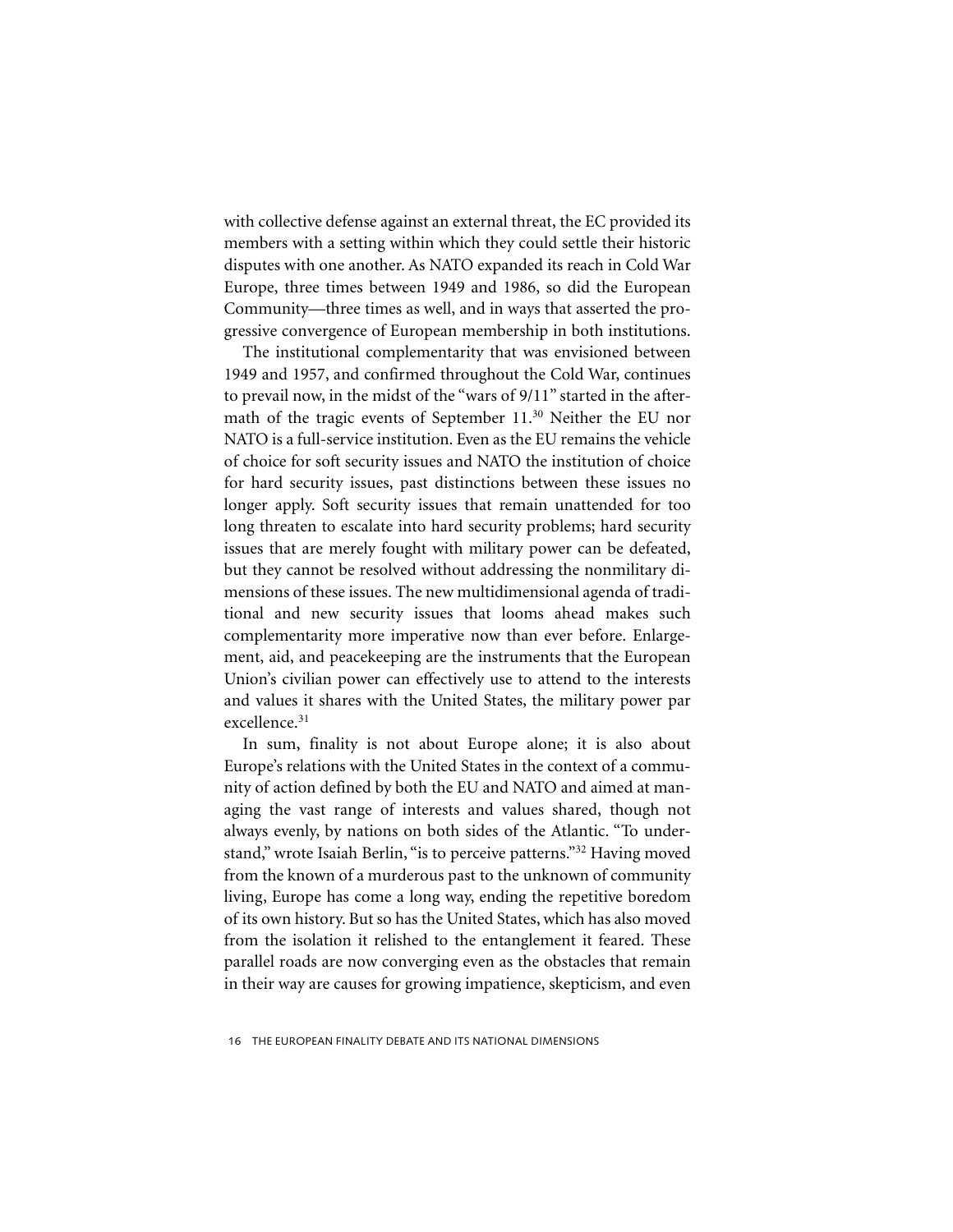apprehension. Before World War II, the main obstacle to a better future was not a scarcity of U.S. involvement but a surplus of Europe's; today the main problem is the reverse—not an excess of U.S. input but a scarcity of Europe's. As the finality debate unfolds among the countries of Europe in the coming years, there will be a need not only for more European influence but also for more from the United States, because only to the extent that both are available will it be possible to avoid an excess of either.

#### **Notes**

<sup>1</sup> Paavo Lipponen, Speech at the College of Europe, Bruges, Belgium, November 10, 2000.

2 Jean Monnet, *Memoirs* (Garden City, N.Y.: Doubleday, 1978), pp. 403 and 524; see also François Fontaine, "Forward with Jean Monnet," in *Jean Monnet and the Path to European Unity*, ed. Douglas Brinkley and Clifford Hackett (London and Basingstoke: Macmillan, 1991), p. 55.

<sup>3</sup> Joschka Fischer, "From Confederacy to Federation: Thoughts on the Finality of European Integration," Speech at Humboldt University, Berlin, May 12, 2000.

<sup>4</sup> "Future of Europe," Letter from Hubert Védrine to Joschka Fischer, June 8, 2000. However, in the weeks that followed, most heads of state or government stated their views on the issue, possibly to anticipate their countries' ambivalence about the sheer idea of finality for Europe; see, in this volume, Philippe Moreau Defarges, "The View from France: Steadfast and Changing"; see also Christian Joerges, Yves Meny and J.H.H. Weiler, eds., *What Kind of Constitution for What Kind of Polity: Responses to Joschka Fischer* (Florence: European University Institute, 2000) (available at www.jeanmonnetprogram.org/papers/00/symp.html).

5 Alan Milward, *The European Rescue of the Nation-State* (Berkeley: University of California Press, 1992); see also Simon Serfaty, "Europe 2007: From Nation-States to Member States," *The Washington Quarterly* 23, no. 4 (Autumn 2000): 15–29.

<sup>6</sup> See, in this volume, David Allen, "Britain and the Future of the European Union: Not Quite There Yet." This is not meant to deny that U.S. administrations occasionally sought, more or less effectively, to redirect a European initiative when that initiative did not seem to coincide with U.S. preferences, but that it was never done to an extent that would threaten to derail the process.

<sup>7</sup> See, in this volume, Desmond Dinan, "The Convention and the Intergovernmental Conference"; and Fraser Cameron, "The Finality Debate: A Commission Perspective."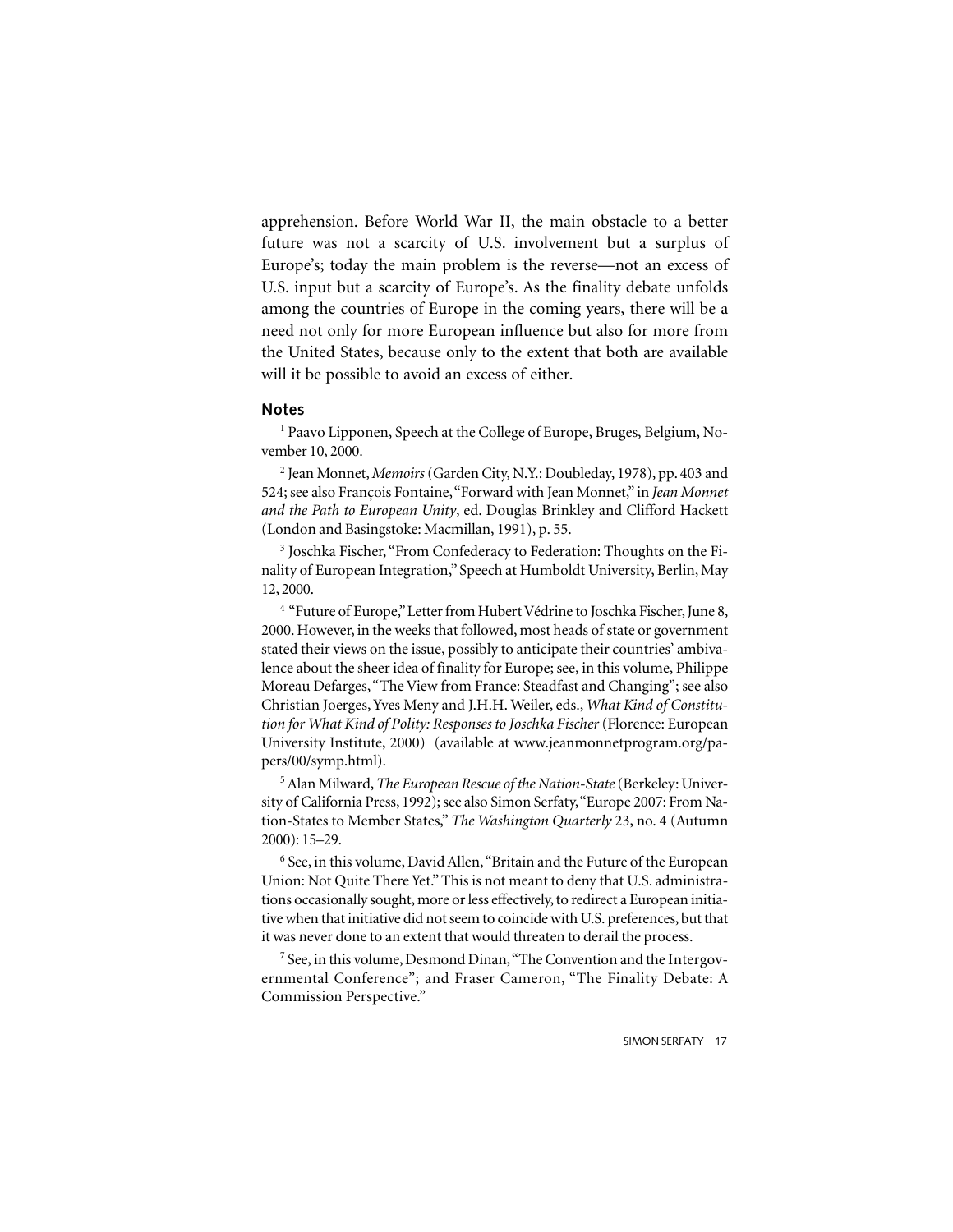8 François Furet, *The Passing of an Illusion: The Idea of Communism in the Twentieth Century* (Chicago: University of Chicago Press, 1999), p. x.

9 Cited in Nathan Leites, *The Rules of the Game in Paris* (Chicago: University of Chicago Press, 1969), p. 13.

10 Alistair Cole, "The Political Leader and His Heritage," in *The Mitterrand Years: Legacy and Evaluation*, ed. Mairi MacLean (New York: St. Martin's Press, 1998), p. 248. "I don't ask for anything more than what I already have," Mitterrand told Ronald Tiersky, as quoted in Ronald Tiersky, *François Mitterrand: The Last French President* (New York: St. Martin's Press 2000), p. xv.

<sup>11</sup> Still, the relative shift in ideological preferences among Europe's political leaders has been more evident in some EU countries than in others; see, in this volume, Carlos Closa Montero, "The Debate in Spain: Explaining Absences, Revealing Presences"; and Wolfgang Wessels, "The German Debate: Visions and Missions."

<sup>12</sup> Thus, Silvio Berlusconi can emphasize his government's difference from his center-left predecessors by criticizing their "dogmatic" attitudes as "bornagain believers" in Brussels and its institutions; see, in this volume, Gianni Bonvicini, "The Italian Debate: Still the Fear of Exclusion?"

<sup>13</sup> See Cameron, "A Perspective from the Commission."

14 Timothy Garton Ash, "The European Orchestra," *New York Review of Books*, May 17, 2001, p. 60.

15 Martin Walker, "What Europeans Think of America," *World Policy Journal* 17, no. 2 (Summer 2000): 26.

16 David Pryce-Jones, "European Union: Disaster in the Making," *Commentary* 13, no. 6 (June 1997): 37.

17 Richard Fletcher, *The Barbarian Conversion: From Paganism to Christianity* (New York: Henry Holt, 1998), p. 304; and Jane Smith, "Islam and Christiandom: Historical, Cultural, and Religious Interaction from the Seventh to the Fifteenth Centuries," in *The Oxford History of Islam*, ed. John L. Esposito (Oxford and New York: Oxford University Press, 1999), p. 329.

18 Tariq Ramadan, *To Be a European Muslim* (Leicester, England: Islamic Foundation, 1999), p. 81; see also Tariq Ramadan, "Europeanization of Islam or Islamization of Europe," in *Islam: Europe's Second Religion*, ed. Shireen T. Hunter (Washington, D.C: CSIS Press, 2002), pp. 207–218.

<sup>19</sup> Martin Walker, "Variable Geography: America's Mental Maps of a Greater Europe," *International Affairs* 76, no. 3 (July 2000): 459–474.

<sup>20</sup> The spread of anti-U.S. literature and the escalation of anti-U.S. coverage in the media had been in evidence since the 2000 presidential campaign, when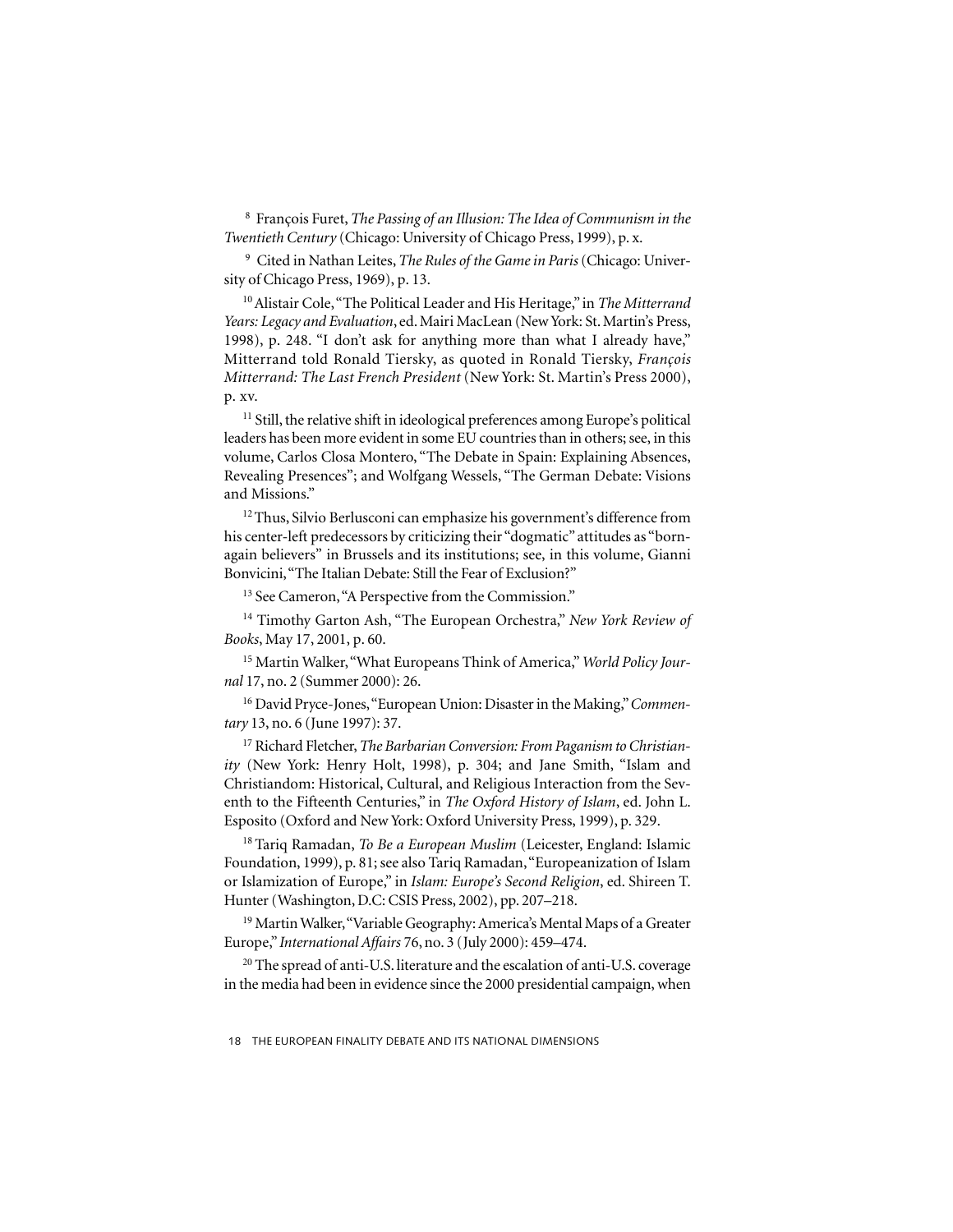Europe's reactions to presidential candidate George W. Bush were often offensive; see Max Berley, "Plot Development," *The New Republic*, April 22, 2002, pp. 16–17. One of the more disturbing examples of this coverage is Philippe Labro, "Chronique de l'Amérique en Campagne," *Le Monde*, October 18, 2000, pp. 16–17.

21 Charles Krauthammer, "The Axis of Petulance," *Washington Post*, March 1, 2002.

<sup>22</sup> Lee A. Casey and David B. Rivkin, Jr., "Europe in the Balance: The Alarmingly Undemocratic Drift of the European Union," *Policy Review*, no. 107 (June-July 2001), p. 42.

23 Charles Krauthammer, "Europe and 'Those People,'" *Washington Post*, April 26, 2002.

24 "How Sick is Europe?" *The Economist*, May 9, 2002.This, of course, is not designed to minimize or banalize the outrageousness of any anti-Semitic act or ethnic slur everywhere and in all circumstances.

<sup>25</sup> As Jacques Delors warned when he was interviewed by Arnaud Leparmentier recently, "Throughout our continent, there is no longer the same enthusiasm for the European construction," *Le Monde*, May 3, 2002.

26 See Simon Serfaty, *Stay the Course* (Washington, D.C.: Praeger Publishers and CSIS Press, 1997); and Simon Serfaty, *Memories of Europe's Future: Farewell to Yesteryear* (Washington, D.C.: CSIS Press, 2000).

<sup>27</sup> Poland's confidence in its ability to serve as a full constructive member within an enlarged and reformed Europe is shared by other aspirant countries, albeit the greater size of the former adds to its greater weight relative to many of the latter; see, in this volume, Jacek Saryusz-Wolski, "Poland: The View from a Candidate Country."

28 In 1886, Friedrich Nietzsche wrote along these lines in *Jenseits von Gut and Bosen* (Beyond Good and Evil): "Nowadays the most obvious signs are not read, or even willfully misinterpreted, which show that *Europe will be one*. In all people who, during this century, have looked beyond the surface, this has been the real direction their soul, in its mystical work, has been taking: to prepare the way towards that new *synthesis*" (quoted in Peter Rietbergen, *Europe: A Cultural History* [New York: Routledge and Kegan Paul, 1998], p. 407). Such a "synthesis" of the nation-states has certainly not developed as Nietzsche might have anticipated and certainly not as quickly as he had envisioned, but it is now coming.

29 For examples of this view, see Peter Rodman, *Drifting Apart? Trends in U.S.-European Relations* (Washington, D.C.: The Nixon Center, 1999); and John Bolton, "European Common Foreign, Security, and Defense Policies: Implications for the United States and the Atlantic Alliance," Testimony to the